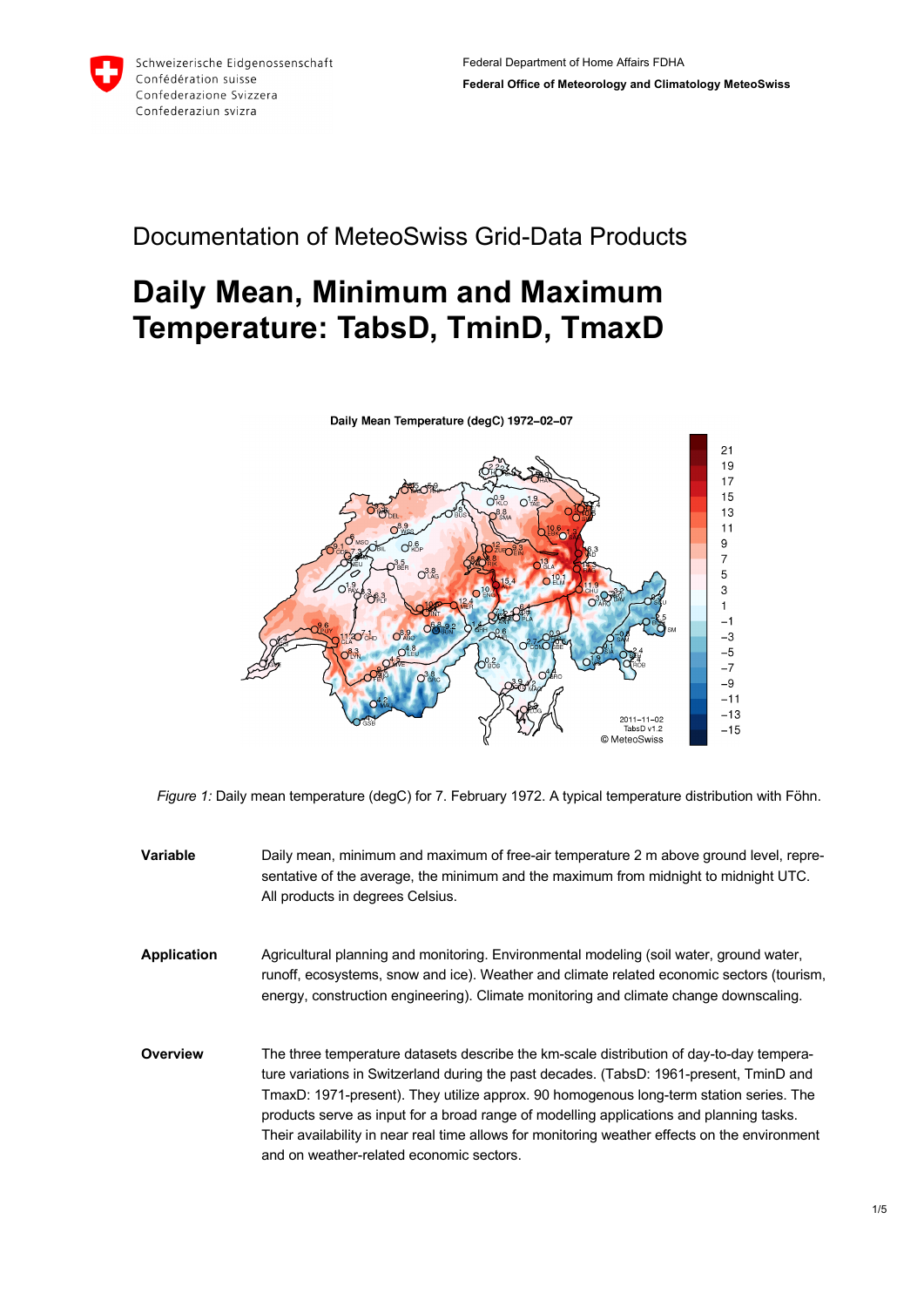Data base **Input for all three data products are near-surface air temperature measurements taken at** the operational station network SwissMetNet of MeteoSwiss (MeteoSwiss 2010). To ensure a high degree of long-term consistency in the analyses, the primary data source is a set of high-quality records that have been rectified (homogenized) for the effect of instrument changes and station relocations (Begert et al. 2003, Begert et al. 2005). Since 1982, the number of such records is almost constant and encompasses 84 – 93 measurements for mean temperature every day. (79 – 88 for minimum and maximum temperature.) Before 1980 the number of homogenized mean temperature series has increased continuously from as few as 61 in 1961. For minimum (maximum) temperature, the data records start with 62 (54) stations in 1971. Extreme temperature measurements in the 1960ies were even more scarce, and this is why products TminD and TmaxD are provided from 1971 onwards only.

> An additional set of station records with inferior long-term consistency is incorporated in parts of the analyses for TabsD (see Frei (2014)). It encompasses a total of 38 handpicked stations at elevations above 800 mMSL. These auxiliary records are used in the estimation of the vertical temperature variations only (step 1 of the analysis, see below). They are meant to improve the reliability of inversions and other anomalies in the vertical temperature structure during early decades, when only few homogenous records are available at mid and high elevations. Typically, the auxiliary set contributes 10–15 measurements per day.

More detail on the station sample for this product can be found in section 2 of Frei (2014).

Since 1980 measurements at MeteoSwiss station network were continuously automated, so that after about 1990 the vast majority of daily temperatures are determined as the mean (minimum and maximum) of measurements taken in 10-minute intervals from midnight to midnight UTC. Before automation daily mean and extreme temperatures were derived from three manual readings of actual and extreme temperatures. Homogenization has largely rectified inconsistencies from these changes in observation practice (see Begert et al. 2003).

Temperature measurements used in the analysis were all taken 2 meters above ground level, following the guidelines and standards of WMO (WMO 2006) and they are checked rigorously for data quality at MeteoSwiss.

**Method** For the construction of TabsD a new deterministic analysis method has been devised, which addresses specifically some of the challenges of temperature interpolation in high mountains. The method is described in detail in Frei (2014) and was also implemented for the territory of Austria (Hiebl and Frei 2015). This section provides a short summary.

> The analysis is conducted independently for each day. For daily mean temperature (TabsD) a supra-regional vertical temperature dependence is estimated in a first step. This is accomplished via a non-linear parametric profile, capable of reproducing temperature inversions and warm boundary layers. The fitting procedure is based on non-linear least squares and involves several fitting steps with different subsets of stations. The vertical temperature dependence varies smoothly from the Alpine North to the South side.

> In a second step, residuals (i.e. deviations of measurements from the vertical profile) are interpolated by weighting with non-Euclidean distances. To this end, several distance schemes are defined, representing variable vertical layering. Schemes for strong layering insure that information from valley floor stations is transmitted primarily in the along valley direction. The appropriate layering for a particular day is determined through structural analysis from the data itself (see Frei 2014). Non-Euclidean distance weighting turns out to be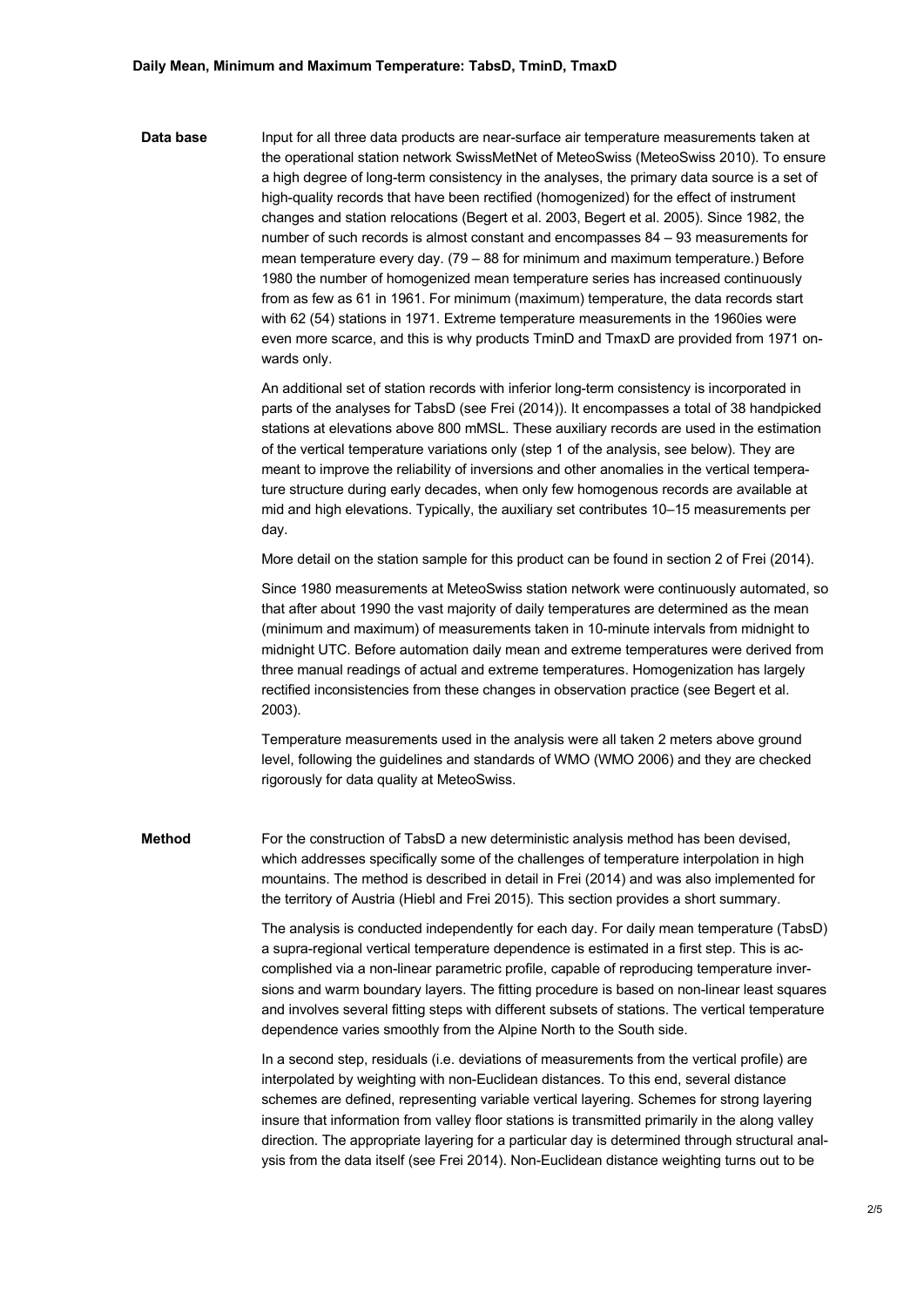#### **Daily Mean, Minimum and Maximum Temperature: TabsD, TminD, TmaxD**

very essential in reproducing cold-air pools in mountain valleys and the distribution of temperature during Föhn. The concept builds on ideas of Deng and Stull (2005).

The analyses of daily minimum and maximum temperature (TminD, TmaxD) are constructed by spatial interpolation of the difference between temperature extremes and the daily mean, using non-Euclidean distance weighting (step 2 above, Frei 2014). Subsequent combination with the analysis for TabsD ensures that TminD < TabsD < TmaxD for each analysis point.

The digital elevation models used are USGS GTOPO30 (2-km grid, http://eros.usgs.gov) and the SRTM (1-km grid, Farr et al. 2007). DEMs are available with the datasets.

**Target users** The daily temperature analyses address needs from many disciplines of natural sciences and offer input for a wide range of modeling applications. These include, among others, the modeling of soil water balance for runoff forecasting, the modeling of economic plants (crops, pasture) for agricultural planning and monitoring, the modeling of snow cover and ice melt for assessing risks of natural hazards (avalanche, slope stability) and for glacier monitoring. In addition, the analyses address needs of several economic sectors, such as tourism and the energy industry, in adapting to and managing the influence from weather and climate. Temperature is also a key variable for the design of heating systems in buildings.

> The area-covering analysis of observed temperature also provides a valuable reference for improving the accuracy of model-based temperature forecasts, and for adjusting large-scale climate change scenarios to local conditions. The analysis also serves as a basis for model evaluation and for monitoring interannual climate variations (see e.g. Ceppi et al. 2010). Owing to the daily resolution, such activities may also address the occurrence of extreme weather conditions, such as drought, heat waves, cold spells or rapid temperature changes.

**Accuracy and interpretation** Despite its specific design for a mountainous area and the comparatively dense measurement network, the estimation of temperatures for non-instrumented locations has a limited accuracy, which is crucial to consider in applications of the data products.

> DTM versus site elevation: The analyses provide temperature estimates for the grid points of a 1-km and a 2-km digital terrain model (DTM), which may differ from the elevation of a location of interest. Users needing estimates for specific locations or on a different DTM will have to correct for elevation differences. A vertical interpolation using 9 surrounding grid points is mostly sufficient for this. The DTM used for the analyses is available with the data products.

> Unresolved scales: Several small-scale effects on the temperature distribution are not modeled in the analysis. Among these are all kinds of land cover effects (e.g. lakes and urban heat islands) and the influence of local topography. As a result, it must be expected that spatial variations are underestimated (too smooth), particularly at the scale of the grid-point spacing, and small-scale patterns may display with considerable error in extent and amplitude. This is particularly true for valley cold pools: Their reproduction by the analysis critically depends on the existence of in-situ measurements. Hence cold air pools may be missing completely in un-instrumented valleys (see Frei 2014).

> Interpolation uncertainty: The interpolation accuracy has been calculated by leave-one-out crossvalidation over a 10-year period. The mean absolute error for TabsD is largest in winter and ranges from 0.6 (0.9) degC over the Swiss Plateau (Jura) to 1.5 (1.6) degC over the Alps (Southern Switzerland). Particularly large errors are met in inner Alpine valleys (as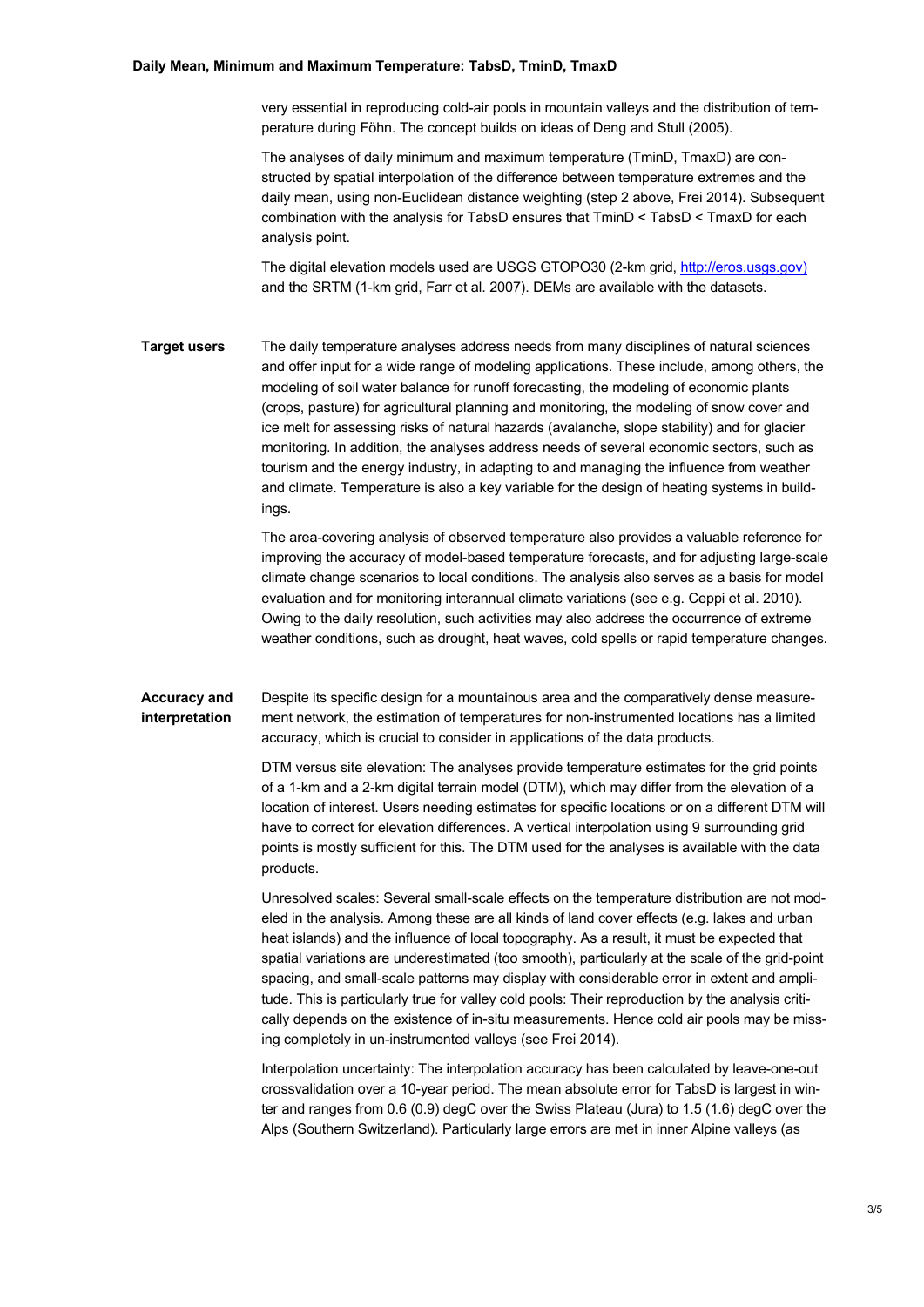### **Daily Mean, Minimum and Maximum Temperature: TabsD, TminD, TmaxD**

|                            | large as 4 degC), mostly due to systematic overestimates in these cold air pool environ-<br>ments. In all other seasons, interpolation errors are smaller and attain values around 0.6<br>degC over the Swiss Plateau, 0.7 degC over the Jura, 0.8 degC over the Alps and 0.9 degC<br>in Southern Switzerland. Standard errors for TminD and TmaxD are larger by a few tenths<br>of a degree in winter but comparable to those of TabsD in other seasons. A detailed discus-<br>sion and additional analyses of cross-validation results are provided in Frei (2014).                                                                                                                                                                                                                                                   |
|----------------------------|-------------------------------------------------------------------------------------------------------------------------------------------------------------------------------------------------------------------------------------------------------------------------------------------------------------------------------------------------------------------------------------------------------------------------------------------------------------------------------------------------------------------------------------------------------------------------------------------------------------------------------------------------------------------------------------------------------------------------------------------------------------------------------------------------------------------------|
|                            | Long-term homogeneity: Even though the primary input measurements are of good long-<br>term consistency, the homogeneity of the spatial analysis itself is compromised by changes<br>in the station network. This concerns especially the period 1961-1980 when the network<br>density increased continuously. Crossvalidation errors of the 50-year linear trend (1961-<br>2010) are of comparable magnitude like the station-by-station variations of the trend. This<br>calls for caution using the daily temperature analyses for long-term climate trend studies<br>before 1980. For more detail see Frei (2014, section 4d).                                                                                                                                                                                      |
| <b>Related</b><br>products | RprelimD / RhiresD / SrelD: Daily analyses for precipitation and sunshine duration, together<br>with those for daily temperature, provide comprehensive information on weather and cli-<br>mate in Switzerland and are, in combination, useful for many modeling tasks.                                                                                                                                                                                                                                                                                                                                                                                                                                                                                                                                                 |
|                            | TabsM / TabsY / TminM / TminY / TmaxM / TmaxY: Similar to daily mean and extreme tem-<br>peratures but for the monthly / yearly mean of these parameters. There is no strict con-<br>sistency between the datasets in the sense that averaging daily analyses does not exactly<br>reproduce monthly and yearly analyses. If monthly/yearly resolution is sufficient, it is recom-<br>mended to work with the analyses for coarser time resolution.                                                                                                                                                                                                                                                                                                                                                                      |
|                            | TanomD9120: The anomaly of daily mean temperature from the long-term mean of the cal-<br>endar-day (1991–2020). This analysis is particularly illustrative for monitoring purposes, be-<br>cause the long-term topographic temperature signal is removed.                                                                                                                                                                                                                                                                                                                                                                                                                                                                                                                                                               |
| <b>Grid structures</b>     | TabsD, TminD and TmaxD are available in the following grid structures:                                                                                                                                                                                                                                                                                                                                                                                                                                                                                                                                                                                                                                                                                                                                                  |
|                            | ch02.lonlat, ch01r.swiss.lv95, ch.cosmo1.rotpol, ch.cosmo2.rotpol, ch.cosmo7.rotpol<br>(analyses on cosmo grids are provided upon special request only)                                                                                                                                                                                                                                                                                                                                                                                                                                                                                                                                                                                                                                                                 |
| <b>Versions</b>            | Current version: TabsD v1.2, TminD v1.2, TmaxD v1.2                                                                                                                                                                                                                                                                                                                                                                                                                                                                                                                                                                                                                                                                                                                                                                     |
|                            | Previous versions: none                                                                                                                                                                                                                                                                                                                                                                                                                                                                                                                                                                                                                                                                                                                                                                                                 |
| <b>Update cycle</b>        | Daily temperature grids for day D are calculated in the morning of day D+1. Once every<br>month, the grids are update to include changes of station measurements from ongoing data<br>quality control. The final analysis for a month is available typically on the $15th$ of the follow-<br>ing month. Further updates are produced after major updates in station data homogeniza-<br>tion.                                                                                                                                                                                                                                                                                                                                                                                                                           |
| <b>References</b>          | Begert M., Seiz G., Schlegel T., Musa M., Baudraz G., Moesch M. 2003. Homogenisierung vom Klimareihen der Sch-<br>weiz und Bestimmung der Normwerte 1961 – 1990. Schlussbericht des Projekts NORM90. Veröffentlichung der<br>MeteoSchweiz, 67, 170 pp. Available from www.meteoswiss.ch.<br>Begert, M., T. Schlegel and W. Kirchhofer, 2005: Homogeneous temperature and precipitation series of Switzerland<br>from 1864 to 2000. Int. J. Climatol., 25, 65-80.<br>Ceppi, P., Scherrer, S. C., Fischer, A. M. and Appenzeller, C. 2010: Revisiting Swiss temperature trends 1959-2008.<br>Int. J. Climatology, 32, 203-213. DOI: 10.1002/joc2260.<br>Deng, X. and R. Stull, 2005: A mesoscale analysis method for surface potential temperature in mountainous and coa-<br>stal terrain. Mon. Wea. Rev., 133, 389-408. |